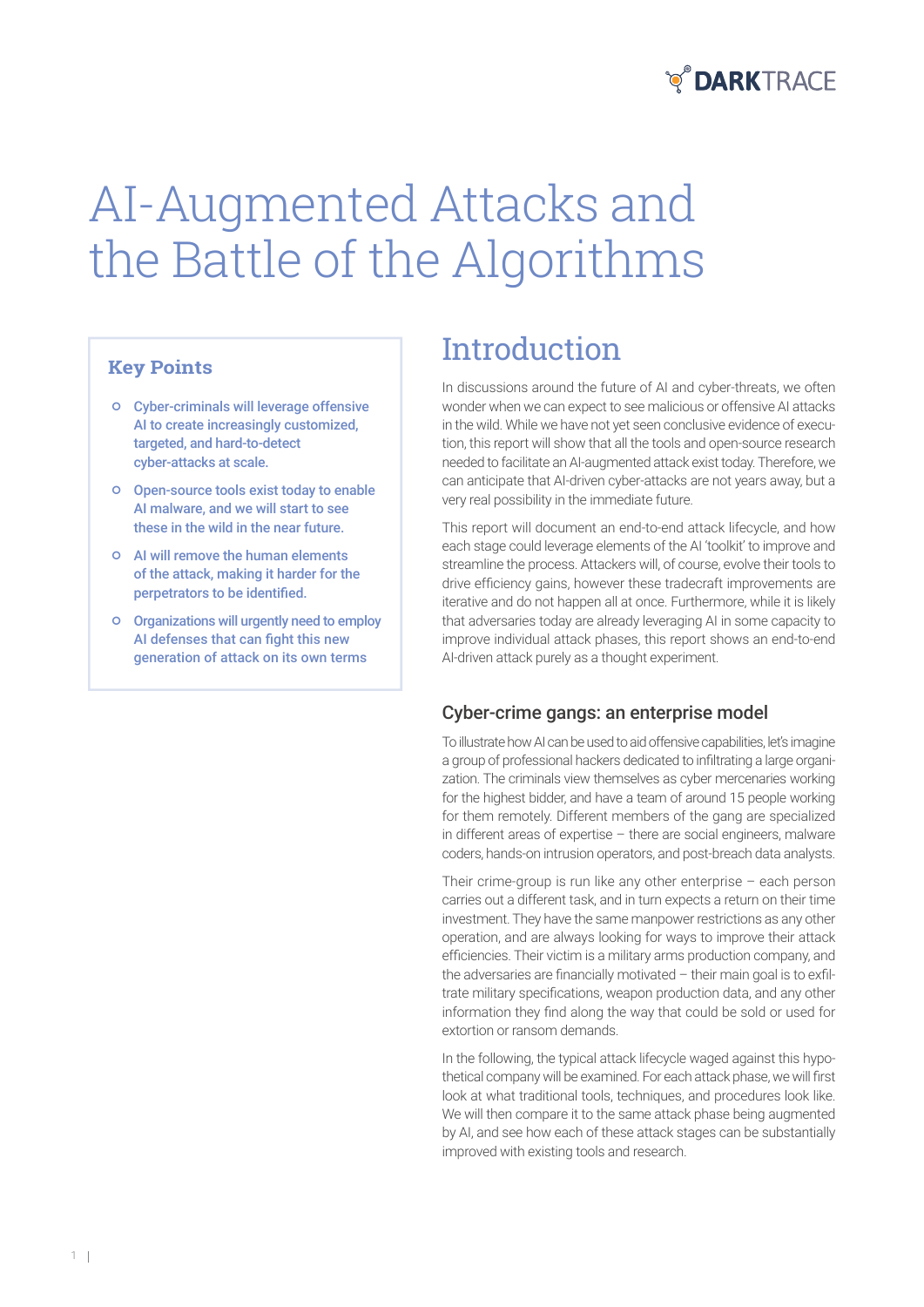# Today's Attacks: Advanced but not Infallible

Attacks we see today often achieve success, but the threat actors must practice extreme care at every turn.

### Stage 1: Trawling through social media

A team of human attackers create fake social media profiles over the course of several weeks during a reconnaissance period. They identify some of their targets manually or semi-automatically by crawling through LinkedIn, Instagram, and Twitter.

Some of the attackers carefully befriend some of the employees to gather more information about them on social media. This is a tedious and manual process.

In the meantime, another attack team is analyzing the victim's web presence looking for potential attack vectors. They are regularly slowed down by CAPTCHAs while browsing relevant websites, looking for vulnerabilities.



Figure 1: A fake social media profile used during reconnaissance

### Stage 2: Spear phishing emails

Intelligence gleaned from social media is used for crafting spear phishing emails, which contain Office documents with malicious macros inside. These manually-crafted emails are based on the limited information gathered during initial reconnaissance, and not all of them are successful as the criminals missed some information on a few key employees – resulting in less believable phishing mails.

In one instance, the attackers fail to notice a change of job title, so use an outdated one in a targeted phishing email, prompting the security team to start an investigation.

The second attack team is now actively probing the victim's web servers looking for web-based vulnerabilities. They struggle as they are limited to known weaknesses and obvious gaps in the perimeter, and may not discover new, or hard-todetect openings.

### Stage 3: Malicious C2 channel detected

If the intrusion via phishing is successful, the malware establishes a command and control (C2) channel. They want to blend in with the target environment to avoid arousing suspicion, but their malware implant was hard-coded with specific C2 servers and ports. The attackers attempt to adapt the C2 behavior by manually observing the victim's network, but they lose some of their implants as the hard-coded external ports are blocked by the company's firewall.

Another infection is detected as the malware was pre-programmed to communicate only during US business hours – yet the infected machine that was discovered was being used in Europe, therefore operating on a completely different time schedule. The unusual, out-of-office-hours activity was detected by the security team. This was a costly attack phase for the cyber-criminals, who have to start this process again.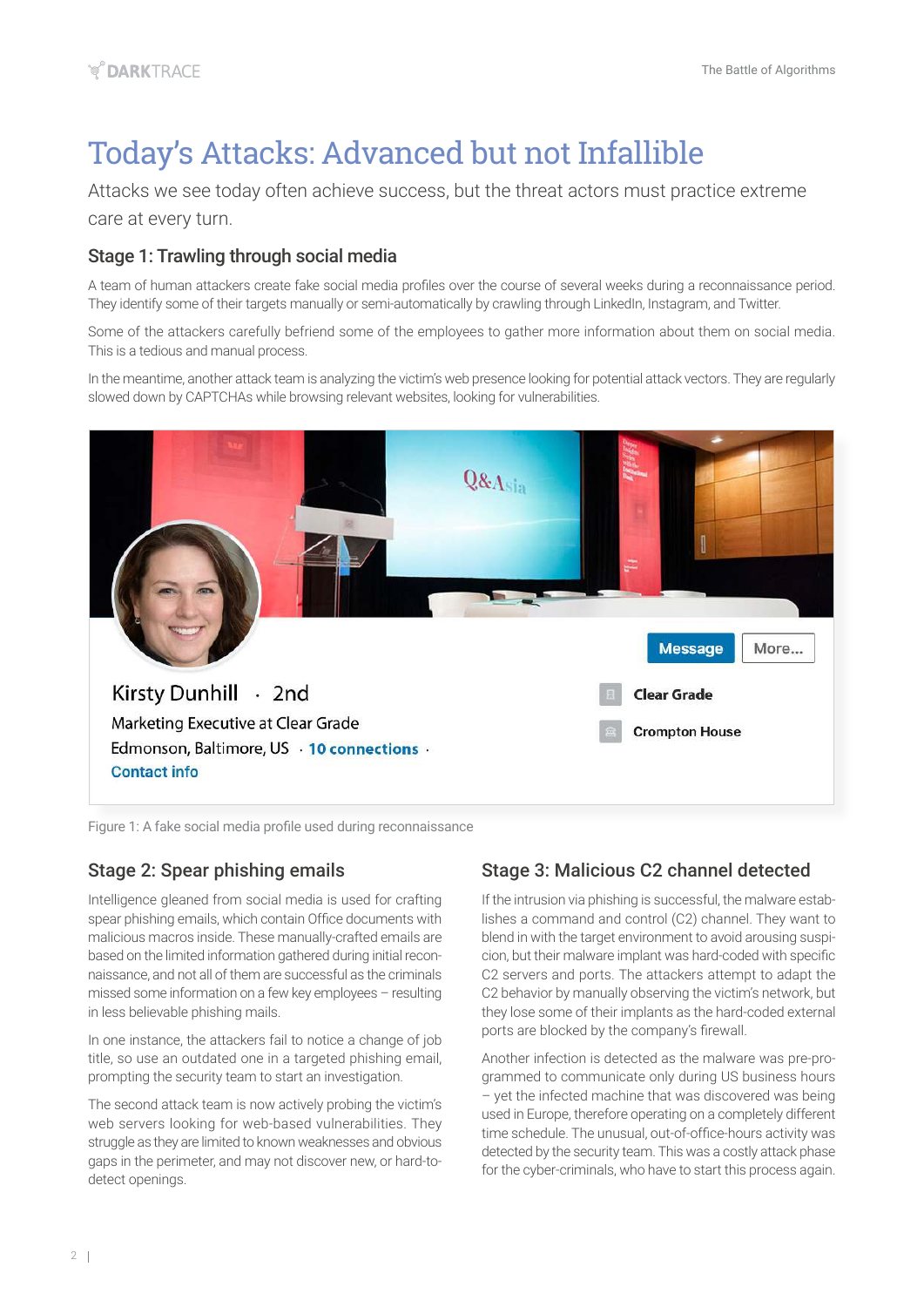### Stage 4: Brute-forcing passwords

Trying to achieve privilege escalation, the attackers then run keyloggers and try to loot the infected devices of their administrative credentials. They have some success finding several accounts that use weak passwords, but some of the more secure accounts take a very long time to brute-force with default password lists and dictionary attacks. The attackers are slowed down by these roadblocks.

### Stage 5: Repetitive and arduous lateral movement

The harvested credentials are used to facilitate lateral movement. This is hit-and-miss – the attackers are able to successfully move laterally using pass-the-hash and Mimikatz. This process is repeated many times, the perpetrators are hacking one similar client machine after the next, trying to get hold of high-privilege accounts.

Every time credentials are obtained from a newly-compromised machine, the hackers analyze if this provides them with access to any new devices. This is a very manual process and requires heavy time investment from the adversaries.

By exfiltrating more data than they need, hackers run the risk of tipping off the security team.

#### Stage 6: Packaging and exfiltrating data – a risky process

After a lot of lateral movement, the attackers have finally identified the data they were looking for. They also managed to get access to a database containing some files that appear to be related to military documentation. As the hackers can't sift through gigabytes worth of raw data, they decide to package all of it up and exfiltrate it in chunks out to their C2 server.

They plan to run the data analysis after the data is exfiltrated. This means that the vast majority of the exfiltrated data is useless for its purpose, as it may be totally unrelated to the sensitive military information that the attackers desire.

Instead of exfiltrating 100MB, they have to ship out several gigabytes of data, and by exfiltrating considerably more data than they actually need, the hackers run the risk of tipping off the security team.

They also miss some relevant data as the intrusion-operators are trained in hands-on-hacking, not in recognizing specialized weapon production or important military information. The attackers identified some potentially compromising material on VIP devices during their hunt for weapon blueprints, but don't have enough time to validate the authenticity of these documents.

While the mission did achieve partial success, the operation took several months and was very resource-intensive for the hacking group. They can afford to run only two such operations in parallel at most.

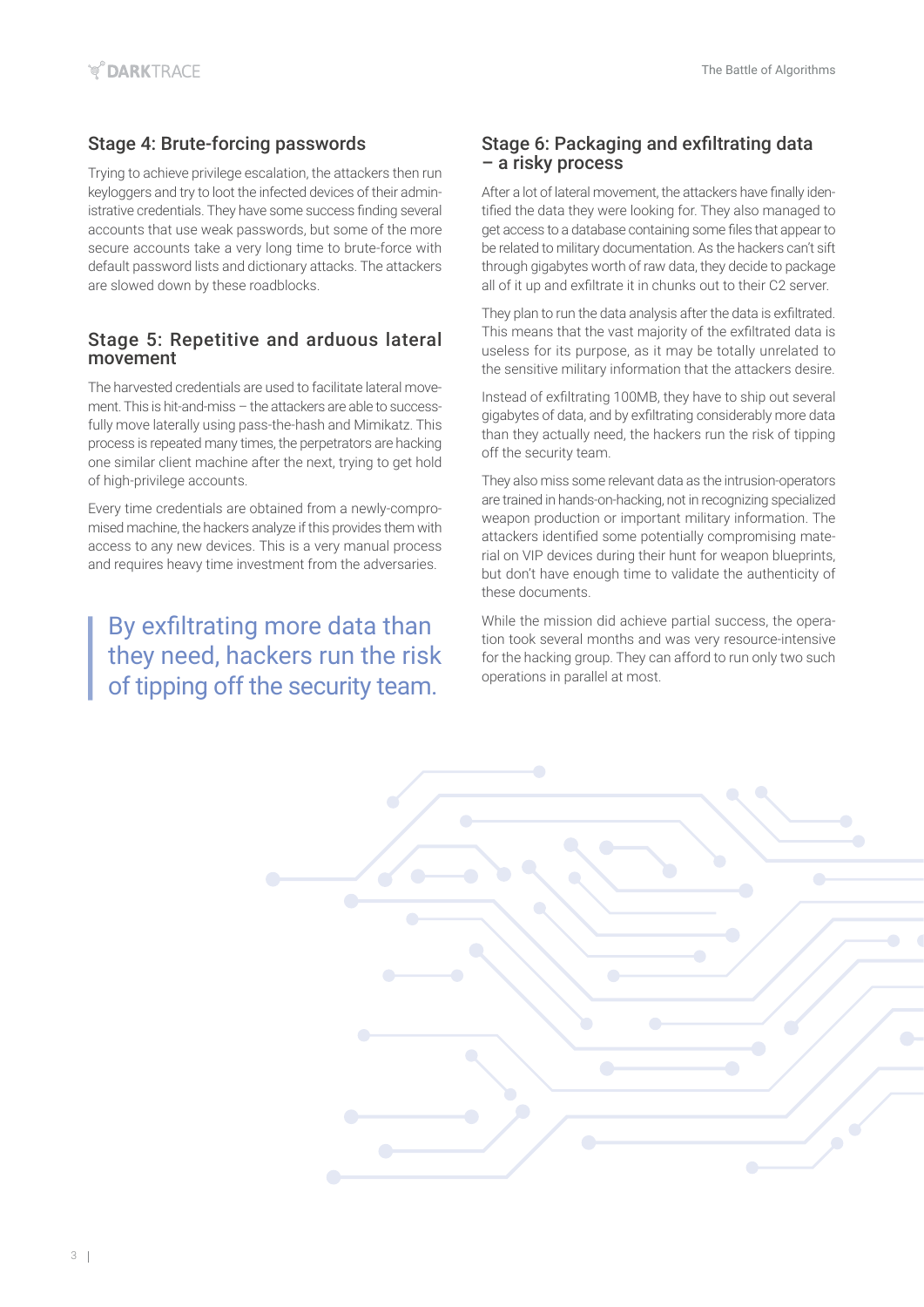### Anatomy of an attack

This infographic illustrates the attack lifecycle of this kind of advanced, yet non-AI-augmented cyber-attack, alongside an equivalent attack enhanced with the use of AI. It summarizes the tools and research that would be leveraged to achieve the augmentation.

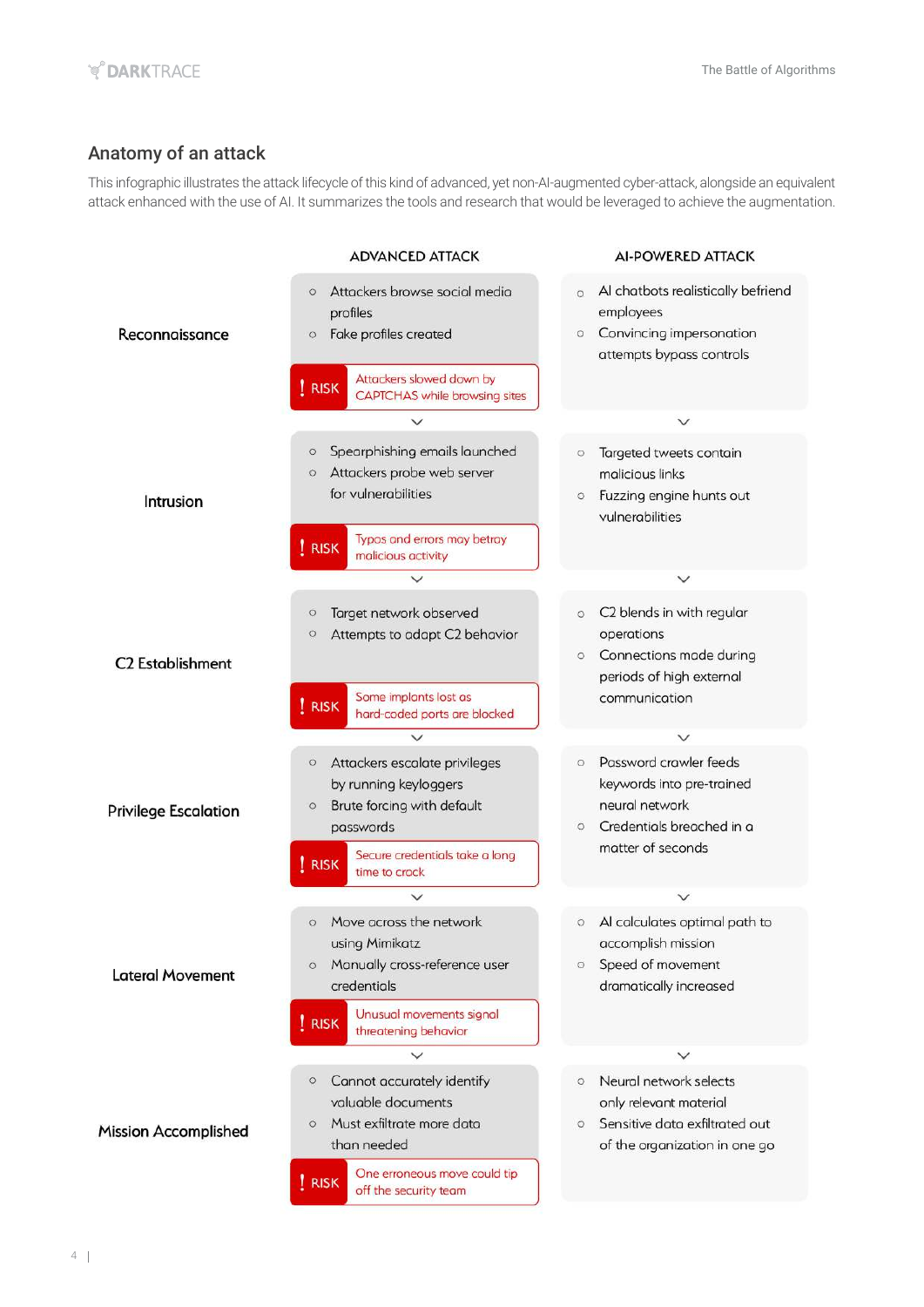# AI-Augmented Cyber-Attack: The Next Generation

Let's now look at how an attacker might leverage AI tools to automate the traditional attack process, reduce risk factors and augment the yield.

### Stage 1: Chatbots befriend the victim

Chatbots befriend employees of the target organization via social media – LinkedIn, Twitter, Instagram, and Facebook. The bots have previously learned what real social media profiles look like and have interacted with employees of the organization as well as creating believable content that appears genuine.

They use profile pictures of non-existent people created by an AI instead of re-using actual human photos. Once the chatbots have gained the trust of the victims at the target organization, the human attackers can gain valuable intelligence about its employees. At the same time, CAPTCHAbreakers are used for automated reconnaissance on the victim's internet-facing websites.

### Stage 2: Customized phishing emails

The intelligence gathered from social media bots is then leveraged to craft convincing spear phishing attacks for an initial intrusion. An adapted version of SNAP\_R is leveraged to create realistic tweets at scale and target several key employees. The tweets either trick the user into downloading malicious Office documents or contain links to servers which facilitate exploit-kit attacks. The AI classifier took all historic information for each individual target into account and was able to create highly targeted phishing messages at scale.

Meanwhile, an autonomous vulnerability fuzzing engine based on Shellphish is constantly crawling the victim's perimeter – internet-facing servers and websites – and tries to find new vulnerabilities for an initial technical foothold. The continuous fuzzing finally leads to an ephemeral test instance being discovered in the cloud  $-$  just a few minutes after it was created by a developer.

The machine is shut down after just two days, however this was enough time for the continuous crawler to find the new asset and for the autonomous fuzzer to find an exploitable vulnerability.



Figure 2: How adoption of AI increases yield and productivity

### Stage 3: Mimicking regular business activity

Once the initial infection has taken place, either via a vulnerability discovered by the autonomous fuzzer or from automated social engineering via Twitter, the command and control (C2) channel is established. The popular hacking framework Empire is used to blend in with regular network operations, the malware sits and waits silently on the infected computer, learning its behavior.

The attackers have taken the idea of the statistic-based FirstOrder Empire module and have implemented an unsupervised clustering algorithm to learn what constitutes 'normal' on an infected device. It then auto-configures to replicate this 'normal' behavior, thus blending in with regular business operations and making it much harder to detect.

Thanks to this, the attackers avoid detection. The machine then uses some unusually high ports to communicate with specific APIs on the internet – the implant based on the augmented FirstOrder prototype has surfaced this as statistically significant and has auto-configured the malware to abuse this high port for C2 communication as it represents an exception on the firewall.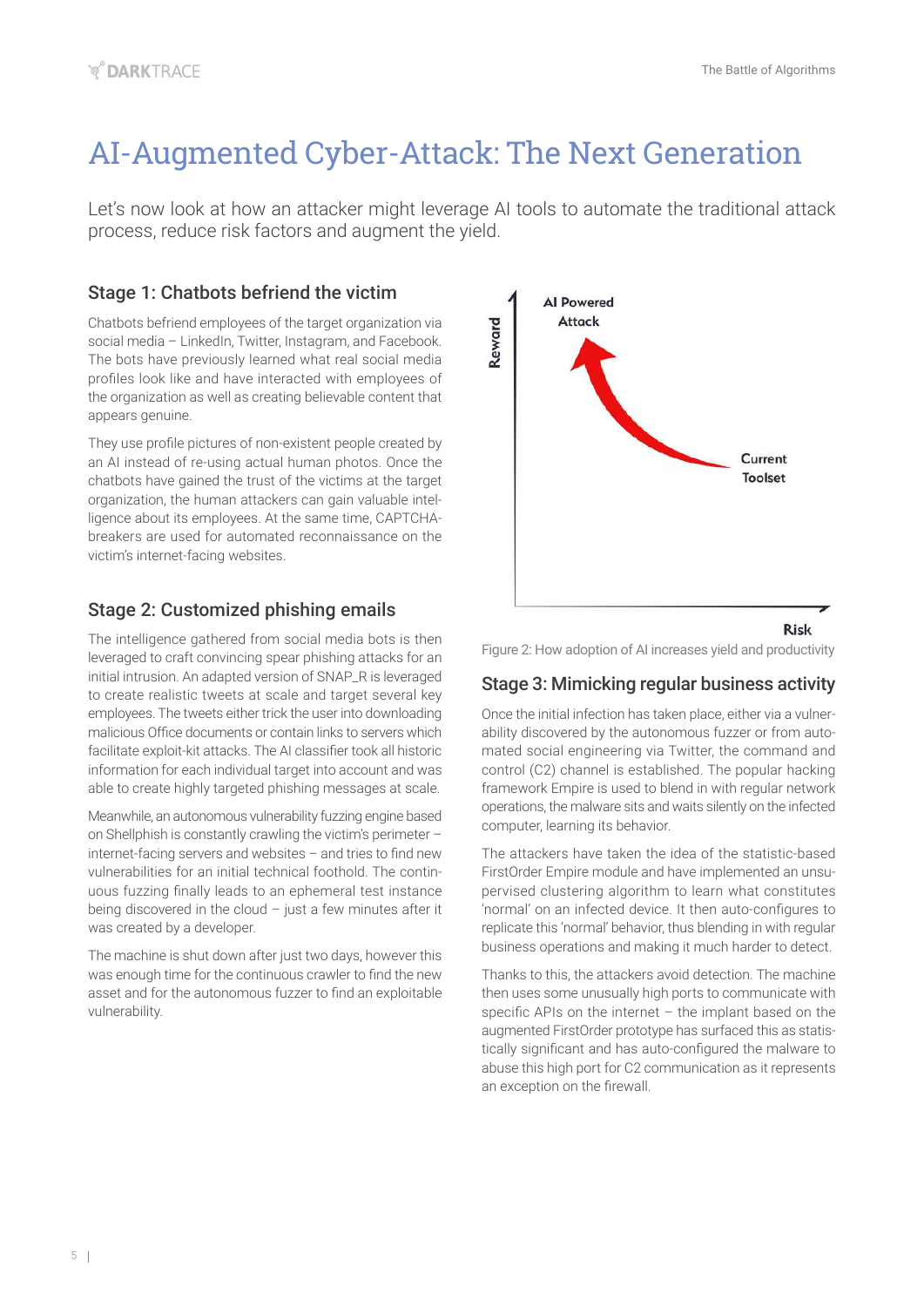### Stage 4: Passwords: challenging codes to crack

The Cewl tool creates a list of unique keywords based on the infected machine's documents and emails. It then feeds this basic password list of keywords into a neural network that was pre-trained on existing passwords, and uses supervised machine learning to create realistic permutations and potential passwords for advanced brute-forcing specific to the victim's context.

Even accounts that have strong, individual passwords can be cracked using this technique in a very short period of time.

### Stage 5: Optimal pathways identified

Once accounts and passwords are obtained, lateral movement begins to get closer to the desired data. Moving laterally and harvesting accounts and credentials is an iterative process – identifying the optimal paths to accomplish the mission is critical to minimizing the intrusion time.

Parts of the attack planning can be accelerated by concepts from the CALDERA framework using automated planning AI methods. This greatly reduces the time required to reach the final destination.

| Reconnaissance              | <b>CAPTCHA</b> breaker                                 |
|-----------------------------|--------------------------------------------------------|
| Intrusion                   | Shellphish<br>SNAP R                                   |
| <b>C2 Establishment</b>     | FirstOrder and<br>unsupervised clustering<br>algorithm |
| <b>Privilege escalation</b> | Cewl and<br>neural network                             |
| <b>Lateral Movement</b>     | <b>MITRE Caldera</b>                                   |
| <b>Mission Accomplished</b> | Yahoo NSFW                                             |

Figure 3: The 'AI Toolbox' adopted by attackers

### Stage 6: Successful infiltration of data

The mission is accomplished once engineering documents relating to the latest military technology and information are acquired. Instead of running a costly post-intrusion analysis operation to sift through gigabytes of data, a neural network pre-selects only relevant material for exfiltration. The neural network was trained on schematics, CAD drawings, and textbased documents containing 'weapon-related material', and therefore has a basic understanding of what such material constitutes and flags those for immediate exfiltration.

Furthermore, the Yahoo NSFW neural network is also abused, so that any compromising material downloaded onto corporate devices can be identified – no high-ranking VP wants word to get out that they have inappropriate images or documents saved onto their work computers.

As most of the steps in the attack lifecycle are automated or AI-augmented, the same attacking team that was confined to run a maximum of two in-depth operations in parallel without AI-augmentation can now run up to 200 in parallel with the same manpower as before – and with even better results. Instead of doing the labor-intensive manual work during the attack, the hackers now leave the heavy lifting to the machines and focus more on supervising the involved attacking tools than actually facilitating the majority of the hands-on intrusion tasks themselves.

Attackers utilizing AI can run up to 200 operations in parallel – with significantly improved results.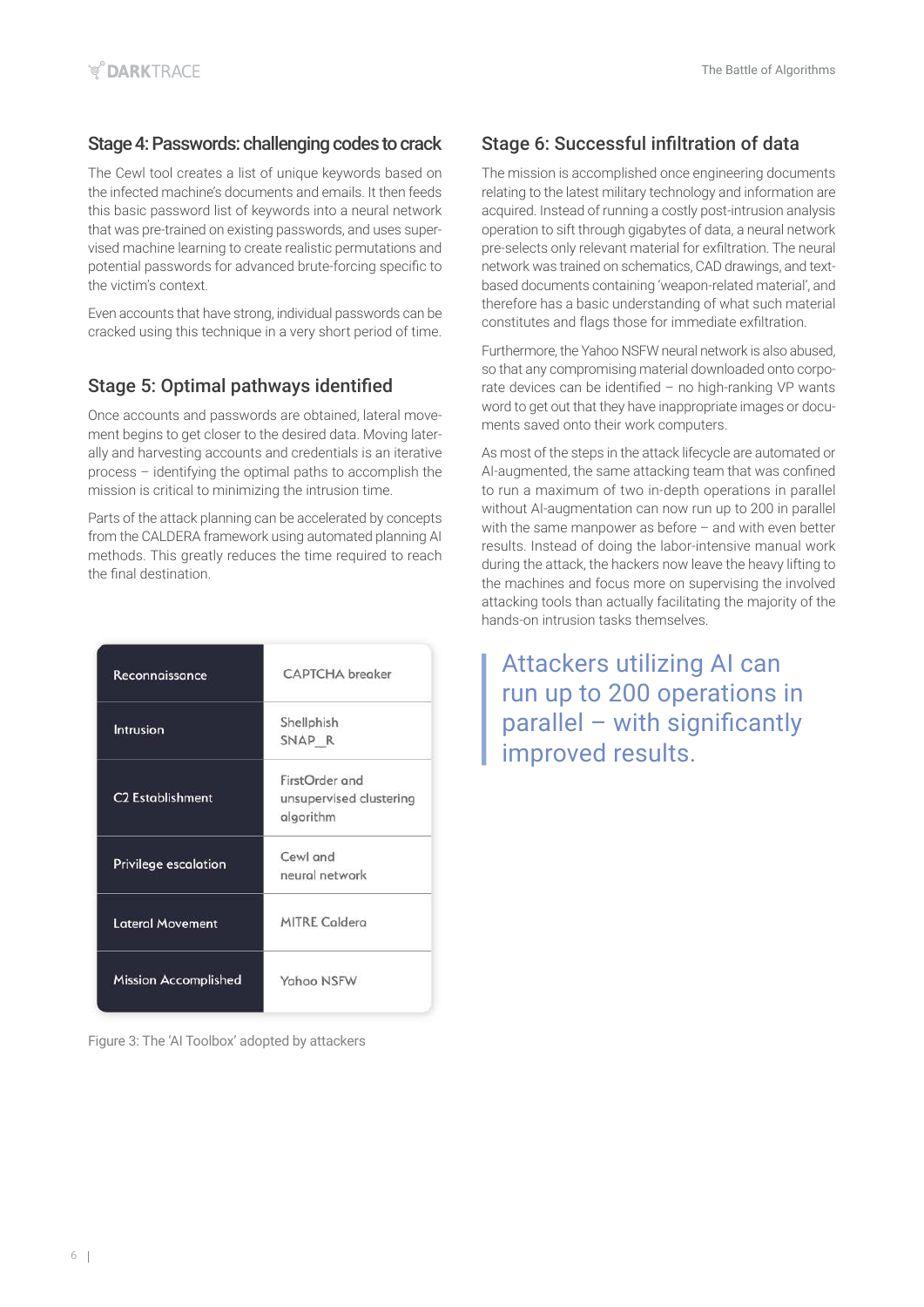### Conclusion

We have to stop fighting yesterday's war, and look ahead to what we're going to be facing tomorrow. The motivation to develop better hacking tools clearly exists, as it enables attackers to scale better and increase their return on investment with intrusions. But this report establishes what an adversary could do with capabilities currently available in the public domain to augment their tradecraft with AI.

It is not far-fetched to hypothesize what nation-state groups and other heavily-funded cyber-adversaries might have developed behind closed doors. We have also seen a push for the adoption of Open Source tooling and Open Source communities, instead of just relying on in-house tradecraft.

To anticipate a further evolving threat landscape incorporating offensive AI attacks, we have to start adopting defensive AI solutions. The best adversaries are already trying to live off the land and blend in with regular operations. This will only increase once AI-methods are increasingly adopted by attackers.

Darktrace is able to detect even the most subtle breadcrumbs of an attack – this finally puts the advantage back in the hands of the defenders, as every small mistake caused by an attacker will show up to the security team or instantly be stopped by Antigena, Darktrace's Autonomous Response technology.

Only AI can fight AI, and the best algorithms will win. Cyber defense is an ongoing battle, and Darktrace cyber AI is leading the charge, allowing the human responders to take stock and strategize from behind the front line. A new age in cyber defense is just beginning, and the effect of AI on this battleground is already proving fundamental.

### Autonomous Response

Autonomous Response is an AI technology created by Darktrace, the world-leading AI Platform for cyber defense. It is the only technology capable of taking action against inprogress cyber-attacks, when security teams need it most – whether that be over the weekend, at night, or simply when there is nobody around to respond to rapidly-spreading threats.

Darktrace Antigena, the world's first Autonomous Response solution, delivers a targeted, proportionate response as soon as it detects significant anomalous activity, containing the threat without interrupting daily business operations. It can work across every environment, no matter the complexity.

Over 3,000 customers across all industry verticals use Darktrace to help defend their networks across every corner of their organization. Every 3 seconds, Darktrace Antigena responds to a cyber-threat.

Autonomous Response represents a major step forward in the development of cyber AI defense, as it offers, for the first time, the possibility of a 'self-healing' network. Reacting in seconds, it defends organizations against even the most advanced attacks, on a 24/7 basis.

Available across email, network, IoT, and cloud, Antigena is part of a wider, data-agnostic Cyber AI Platform that works across an organization's entire digital infrastructure. Autonomous Response allows human security teams the time to focus on what really matters, while keeping attacks at bay.